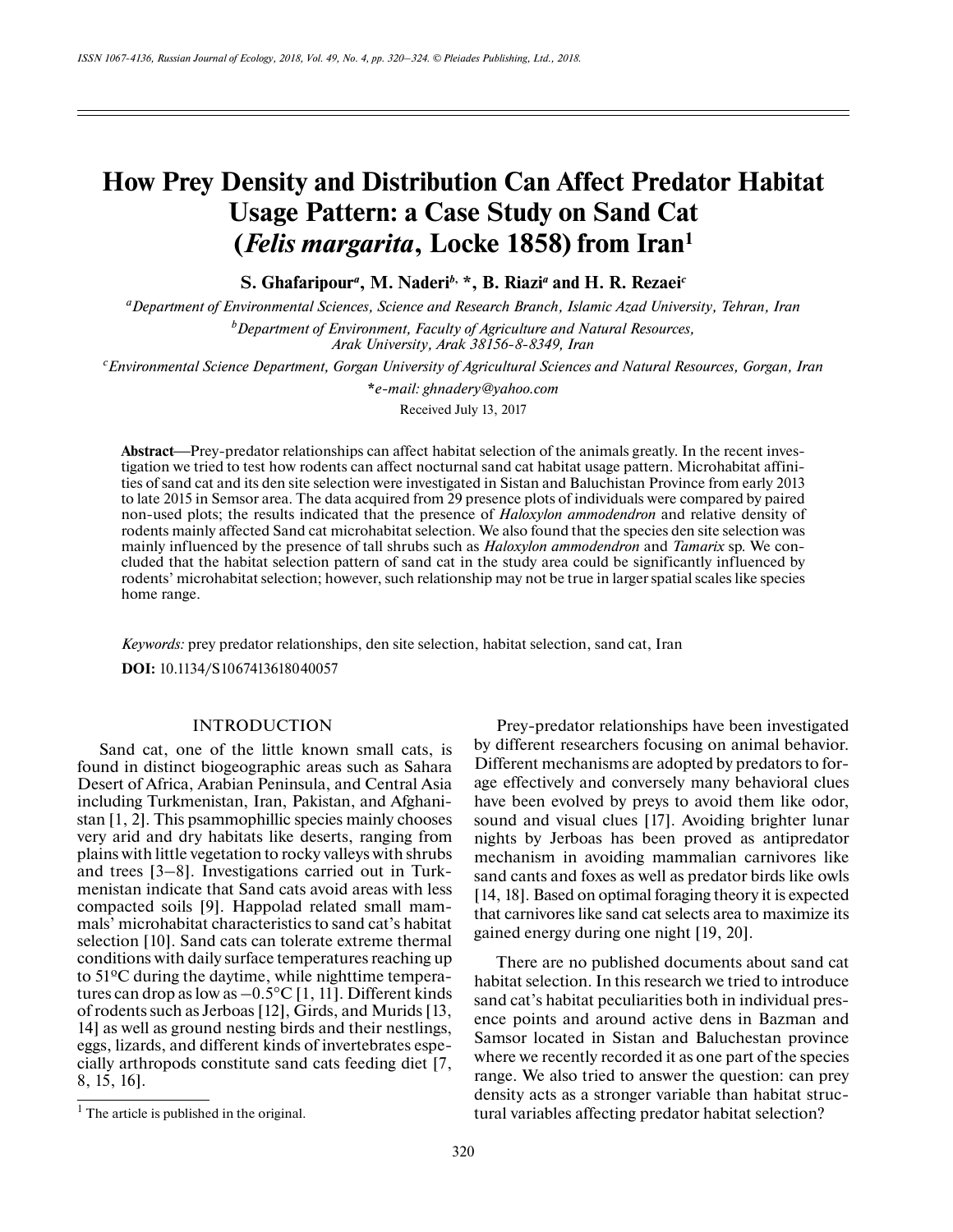

**Fig. 1.** Study area in Sistan and Baluchistan Province.

## MATERIAL AND METHODS

# *Study Area*

Sistan and Baluchistan province is regarded as the vastest province of Iran located in the south eastern Iran (Fig. 1). It has common borders with Afghanistan and Pakistan in the east and Oman Sea in the south. This study was conducted from March 2014 and July 2016, in an arid and sandy area (27087 ha) located in 150 km from the North-west of Iran-shahr, Bazman  $(28°24' - 28°40' N$  and  $59°43' - 60°56' E)$ . The altitude changes from 654 m to 1821 m above sea level and the climate is markedly arid. Temperature is different in day and night and changes from season-to-season with a mean monthly minimum of  $-5^{\circ}$ C and a maximum of 56°C with an annual mean of 31°C. The climate of the area is very hot and desert-like. The relative humidity is very low with an irregular annual rainfall (less than 100 mm). Frosting is very rare and there are a few cloudy days. Due to warm, dry and burning winds and high temperature, there is a lot of evaporation in the area. Precipitation is usually in the form of rain and there is seldom snowing which mostly occurs in winter and early spring. The non-woody and woody shrub plants cover ranging between 5 and 10% of the study area, canopy generally between 10 and 50 cm of height with vegetation comprising different bush species such as *Haloxylon ammodendron*, *Zygophyllum eurypterum, Artemisia siberi, Hmada salicornica,* and *Tamarix* sp. Different species of Dipodies, Gerbils, and Girds are also found in the area. We also detected other carnivores like Sand fox (*Vulpes rueppellii*), Red fox (*Vulpes vulpes*), Blanford fox (*Vulpes cana*), Gray wolf (*Canis lupus*), and Striped hyaena (*Hyaena hyaena*) in the study area. There are some reports about the existence of Black bear (*Ursus thibetanus*) in mountainous areas surrounding the study site [2].

## *Habitat Use*

During two years from March 2014 to July 2016, we investigated Sand cat habitat selection and its relationship with prey density and dispersal in the South-eastern part of Iran (Fig. 1). By dividing the habitat to different major vegetation types, we tried to record encounter rates with sand cats in different experimental units (EU, habitat types) and compare them regarding measured environmental variables. The descriptions of the habitat types were based upon a dominant plant species as well as a bare soil cover. For mapping habitat types, at first we pointed the vegetation types on the map and recorded the areas of the habitat types using motorcycle. Since we had replication from each EU, we were able to compare the variables mean using ANOVA statistical analysis. We tried to standardize our trapping effort for both of predator and prey items with regard to the lunar moon status, sampling starting and ending time. We used spotlighting method using motorcycle to detect sand cats in different habitat types. Keeping the same traversed distance in searching for sand cats (about 10 km per night during 60 nights), we were able to compare predator relative density among the EUs. We also measured habitat structural variables in the cats presence points including mean woody plants' percent cover (using measurement tapes for shrubs and densitometer for trees), distance to the nearest traffic roads, human settlements, distance to the nearest water resources and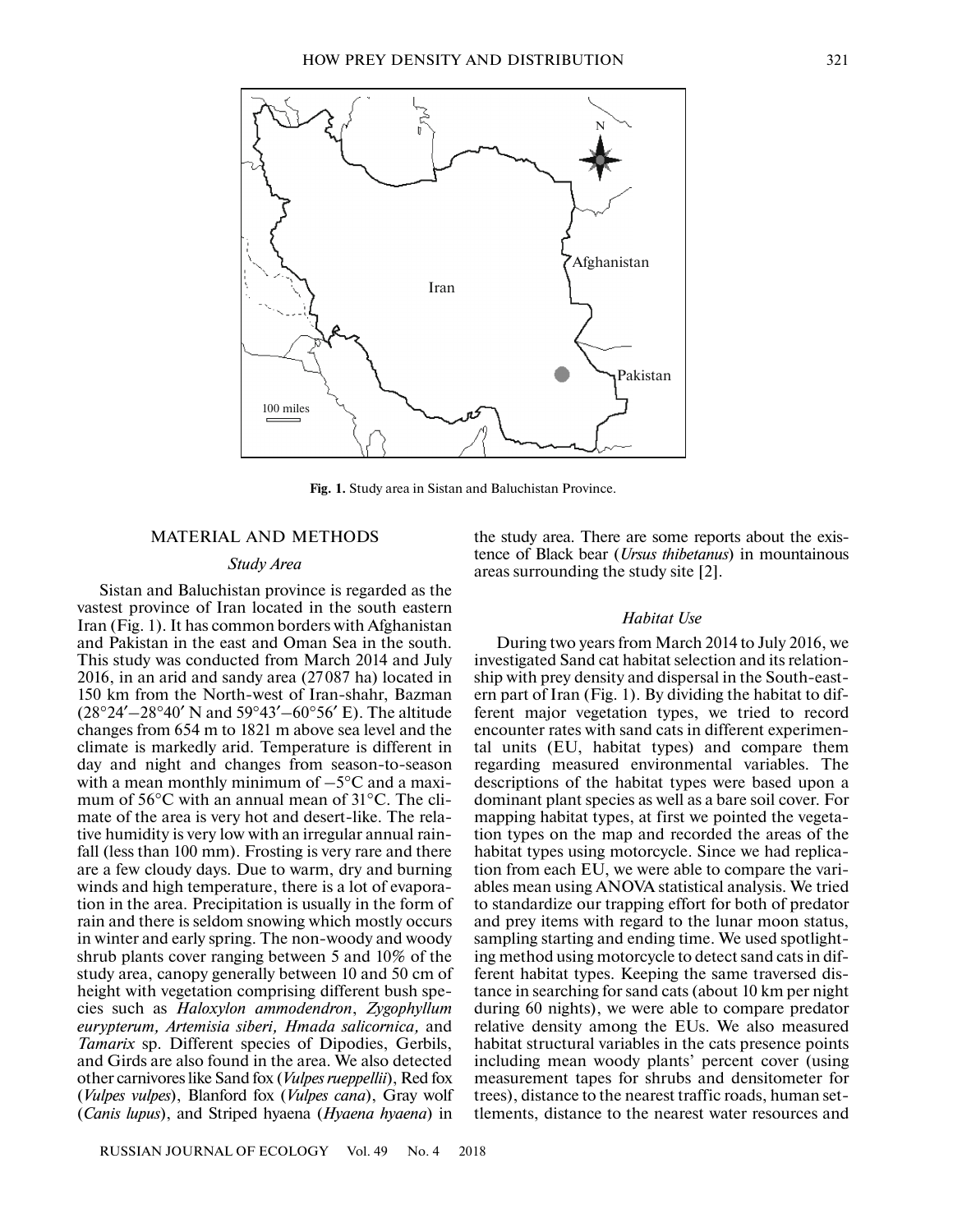elevation above sea level. We considered the arithmetic mean of the measures of each variable as the value of the variable for presence and paired plots. Totally 120 circular plots  $(r = 20 \text{ m})$  were stabilized in the presence points and the same number in the absence points where selected in 500 m away from the presence point in a random direction. We also investigated the den site selection by traversing line transections during the day. The species sign including track and hidden deification around dens was used to assure that they belonged to the sand cats. The mean values of the same habitat variables, recorded in 14 circular den plots  $(r = 20 \text{ m})$ , were compared to the same number of paired plots located in 500 m away from the den plots [21].

### *Rodents' Relative Density*

We used spotlighting method as well as live trapping method to assess the relative density of rodents in sand cats' activity sites. For this reason, we covered 100 sq. m rectangle areas around the species observation points. The experimental design performed to set Sherman traps distribution was nested grids [22]. Meanwhile, we searched more distant areas (within the radius of 300 meters away from trapping grids) for rodents which were not trappable with live traps. Totally 80 Sherman traps were used in sampling grids during each sampling effort (480 trap nights). During the early mornings all trapped animals were released at the trapping sites. Regarding rodents, which are not trappable, using Sherman traps like Jerboas we used flash light spotting method and recorded encounter rate [23]. Then the results of both methods were combined finally to gain rodents relative density.

#### *Data Analysis*

There were replicated habitat types throughout the study area providing the possibility of using ANOVA to assess the mean difference of variables among the habitat types [24]. Logistic regression was also used to determine the most influencing variables in the species activity sites. The overall significance of the model was based on log-likelihood  $\chi^2$  statistics, classification accuracy (based on a logistic cut point of 0.5 to classify sites as an occupied or unoccupied territories), and the Hosmer-Lemeshow Lack-of-Fit test. Paired T-test analysis was also used for assessing the mean difference of microhabitat characteristics among the two groups of plots. We used the principal component analysis (PCA) to reduce the microhabitat variables to a smaller number of independent components and to select microhabitats variables that best described differential microhabitat characteristics among classes using Varimax rotation method. Only the principal components (PCs) with eigenvalues greater than one were retained for further analysis. In all analyses, differences were considered statistically significant at  $P \leq 0.05$ .

With regard to the low number of den plots, we used Wilcoxon Signed Rank Test to analyze the mean difference of habitat variables between two groups of data. We also used live trapping method to estimate rodents' density in the cats' activity points.

#### RESULTS

During the study period we encountered 29 different sand cats, since the cats were marked for the objectives planned in the first author PhD thesis [25]. The encounter rate of the species was significantly higher in *Haloxylon ammodendron* habitat type compared with other recorded habitat types including *Artemisia siberi*, *Zygophyllum eurypterum, Hamada salicornica, Tamarix* sp. and bare soil (ANOVA:  $F = 83.21$ ,  $n = 52$ ,  $P < 0.05$ ). The least activity happened in bare soil habitat type. Data acquired from rodents sampling also showed that *Haloxylon ammodendron* habitat type provided the highest density of such prey items for sand cats (ANOVA:  $F = 45.56$ ,  $n = 89$ ,  $P < 0.05$ ). The main rodent species recorded in our live traps and detected by spotlighting were *Gerbilus nanus*, *Meriones persicus*, *Tatera indica*, *Allactaga hotsoni*, and *Jaculus blanfordi*. Blanford Jerboa (*J*. *blanfordi*) was the most hunted prey item based on our direct observation that remained as signs around the dens. Baluchistan Gerbil (*G. nanus*) was the second frequently used prey item. The mean value of the paired T-test analysis of habitat variables between sand cat's activity plots and the paired non-used plots showed that the presence of vegetation cover (especially *H. ammodendron*) as well as rodents' relative density was the most affecting factors in the species habitat selection (Table 1). The same results were confirmed by binary logistic regression and PCA analysis. Of the six proximal and distal variables entering the model, the presence of *Haloxylon ammodendron* and rodents relative density made the greatest contribution to the model (Table 2). A Hosmer-Lemeshow Lack-of-Fit test ( $\chi^2 = 21.41$ ,  $p =$ 0.23) indicates a good fit of the data to the logistic

**Table 1.** Paired T test analysis results for individuals' activity sites and paired plots as well as standard error of the mean (SD) and degree of freedom (df). *H. ammodendron* (HAM), *Artemisia siberi* (*ASI*), *Zygophyllum eurypterum* (*ZYE*), *Hmada salicornica* (*HAS*), *Tamarix* sp (TAM) and bare soil percent cover (BSI)

| Variables  | Presence plots'<br>mean (SD) | Paired<br>Mean $(SD)$ | Paired t<br>(28) | P       |
|------------|------------------------------|-----------------------|------------------|---------|
| <b>HAM</b> | 62.21(9.85)                  | 12.31(3.25)           | 21.48            | <0.05   |
| <b>TAM</b> | 47.21 (8.21)                 | 7.41(2.45)            | $-18.50$         | <0.05   |
| <b>HAS</b> | 35.25(6.35)                  | 10.15(3.48)           | 17.32            | < 0.001 |
| ZYE.       | 20.47(5.35)                  | 14.45 (4.50)          | 10.85            | >0.05   |
| ASI        | 3.50(1.85)                   | 4.20(1.65)            | 8.21             | > 0.05  |
| <b>BSI</b> | 5.45(0.59)                   | 2.77(0.34)            | $-6.65$          | >0.05   |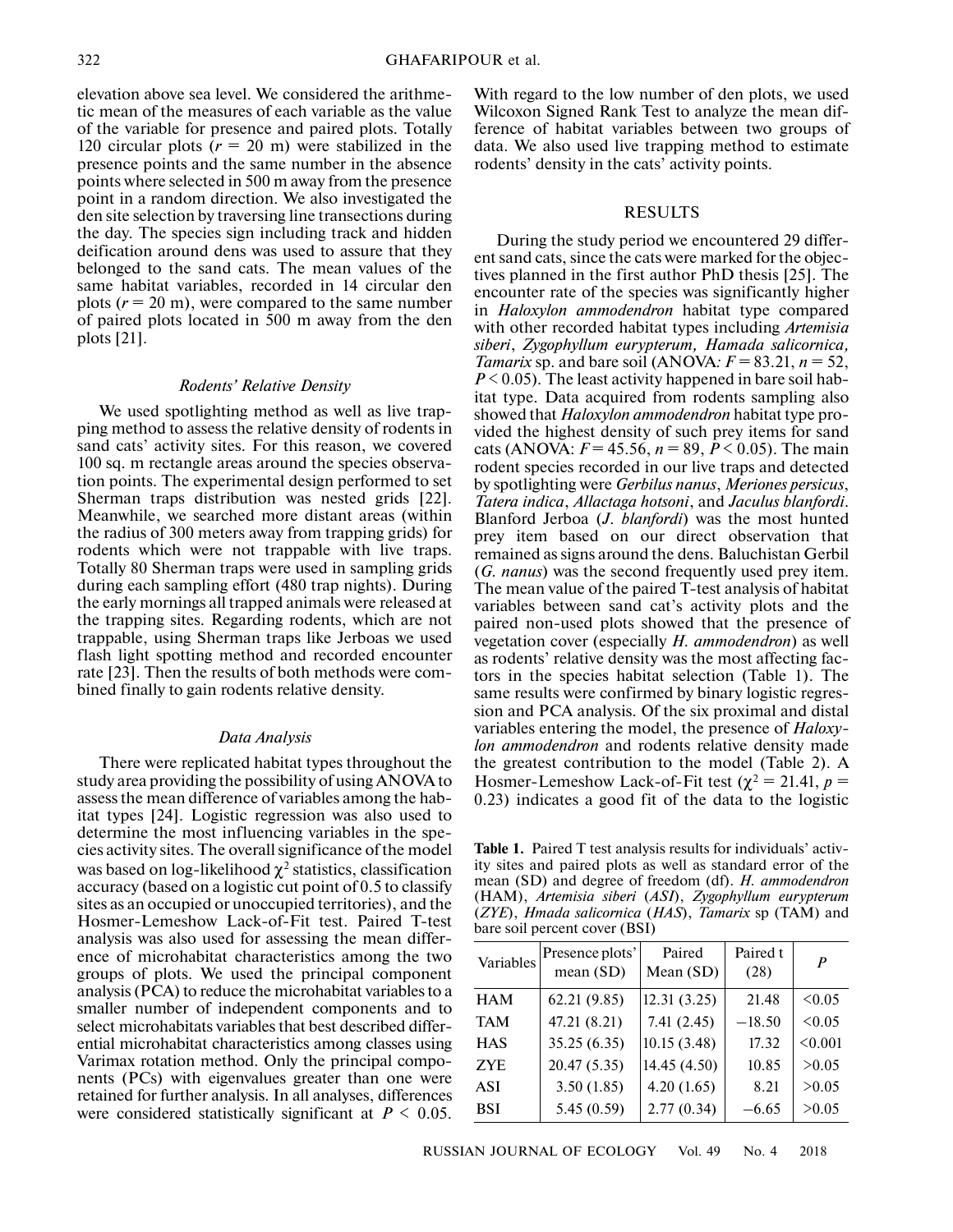**Table 2.** The role of each variable in the regression model. Input variables in the regression model were proximal and distal variables including rodent's relative density (RRD), woody plants percent cover (WPC), distance to the nearest traffic roads (DNT), and distance to the nearest human settlements (DNH), distance to the nearest water resources (DWR) and elevation above sea level (ELV)

| Variable   | Significance | $Exp(\beta)$ | <b>Wald Statistics</b> | Standard error |      | Nigelkerek R sq. |
|------------|--------------|--------------|------------------------|----------------|------|------------------|
| <b>WPC</b> | < 0.001      | 0.20         | 29.50                  | 0.08           | 0.24 | 0.81             |
| <b>RRD</b> | < 0.001      | 0.51         | 24.35                  | 0.02           | 0.48 |                  |
| <b>DNT</b> | $\leq 0.001$ | 0.42         | 16.40                  | 0.03           | 0.16 |                  |
| <b>DNH</b> | <0.05        | 0.55         | 12.65                  | 0.07           | 0.25 |                  |
| <b>ELV</b> | < 0.05       | 0.48         | 8.50                   | 0.12           | 0.38 |                  |
| <b>DWR</b> | < 0.001      | 0.21         | 7.25                   | 0.04           | 0.45 |                  |

model. The Graph resulted from Principal Component Analysis (PCA) analysis had two principal axes of which the first justified 48% and the second 34% (totally 82%) of the variance. The first principal component was assigned to the vegetation percent cover (especially *H. ammodendron*) and the second was related to the rodents' relative density in the investigated plots. Based on nonparametric Wilcoxon ranked test we found that *Haloxylon ammodendron and Zygophyllum eurypterum, Tamarix* sp. play significant role in the species den site selection ( $P \le 0.05$ ).

## DISCUSSION

Our results about the habitat selection of sand cats indicated that the availability of food and cover influenced the species habitat use pattern and these two habitat welfare items have considerable correlation in the species habitat selection. The presence of vegetation cover in such desert area provides favorable microclimate, food, and cover for burrowing rodents as well as stability of the burrows. The role of soil stability for burrow site selection of the recorded rodents has been previously reported by different researchers [12, 23, 26–28]. It seems that the den site selection of the species is affected by cover properties such as producing optimal microclimate under crown shadow of tall shrubs as well as the availability of food items in the neighborhood. Avoiding soft and unstable soil texture by sand cats had been previously emphasized by Heptner and Sludskii [9]. Our results indicated that sand cat as one of the main predators in the study area mainly followed the prey micro-habitat selection pattern and its abundance. Such behavior in habitat selection affects the species fitness [29–31]. The presence of tall vegetation cover in desert habitats will provide refuges and other critical and key resources especially food [32, 33]. The role of prey items in affecting the predator microhabitat selection had been previously reported by different researchers [34–36]. Such investigations indicated that habitats with higher prey abundance would maximize prey encounter rate at microhabitat level while it might not affect larger spatial scales such as home range [37–40]. The association of small rodents with vegetation variables was also indicated by many researchers [21, 41, 42]. Other studies such as sand cat satellite bio-tracking will yield interesting results about the species movement and macrohabitat use in larger spatial scales.

## ACKNOWLEDGMENTS

We thank all environment guards of Sistan and Baluchistan department of environment for their help throughout the various stages of this study. Thanks to Samsor local villagers for their assisting in the field sampling. We are grateful to Semsor environment contributors for their hospitability and field assistance. We used some data of a project which is funded by Iranian National Science (INSF) in Isfahan province. Many thanks for INSF financial support.

## REFERENCES

- 1. Cunningham, P., Status of the Sand Cat, *Felis margarita*, in the United Arab Emirates, *Zool. Middle East,* 2002, vol. 25, no. 1, pp. 9–14.
- 2. Ghafaripour, S., Naderi, M., and Rezaei, H.R., Investigating abundance, density and potential threats of Sand cat in the South-Eastern parts of Iran. *J. Wildl. Biodivers.,* 2017, vol. 1, no. 1, pp. 47–55
- 3. Schauenberg, P., Données nouvelles sur le chat des sables *Felis margarita* Loche, 1858, *Suisse Zool.,* 1974, vol. 48, pp. 949–969.
- 4. Hemmer, H., Gestation period and postnatal development in felids, in *The World's Cats,* Eaton, R.L., Ed., Seattle, WA: Carnivore Research Institute, Univ. of Washington, 1976, pp. 143–165.
- 5. Gasperetti, J., Harrison, D.L., and Biittiker W, The Carnivora of Arabia, *Fauna of Saudi Arabia,* 1986, vol. 7, pp. 397–461.
- 6. Harrison, D.L., and Bates, P.J.J., *The Mammals of Arabia,* 2nd ed., Sevenoaks, UK: Harrison Zoological Museum, 1991.
- 7. Abbadi, M., Israel's elusive feline: Sand cats, *Cat News,* 1992, vol. 18, pp. 15–16.
- 8. Dragesco-Joffe, A., Le chat des sables, un redoutable chasseur de serpents, in *La Vie Sauvage du Sahara*,